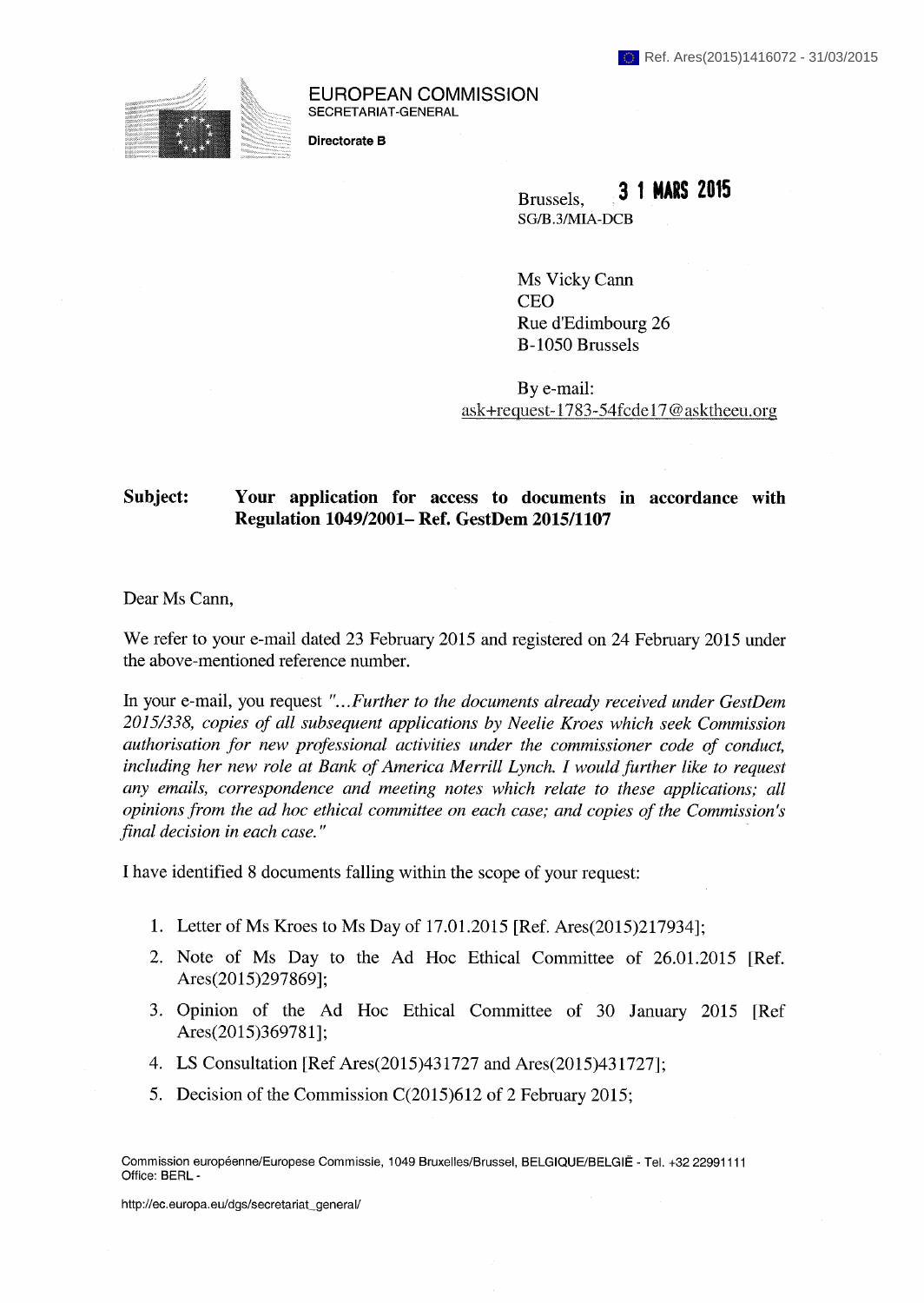- 6. PV (2015) of 4.02.2015- **OJ** 2114;
- 7. Letter of Ms Day to Ms Kroes of 04.02.2015[Ref. Ares(2015)456563];
- 8. Note of Ms Day to Members of the Ad-Нос Ethical Committee of 04.02.2015 [Ref. Ares(2015)459409].

You will find a detailed list enclosed.

## **1. PUBLIC DOCUMENTS**

Document n<sup>o</sup> 6 contains the extracts of the minutes of the Commission meeting in which the decisions on Ms Kroes post-mandate activity was adopted. Please note that the minutes are already available to the public and therefore a copy is not enclosed.

## **2. CONCLUSIONS UNDER REGULATION 1049/2001**

Following the examination of your request and of the documents concerned, I am pleased to grant you:

- Full access to documents  $n^{\circ}1$ , 2, 3 and 5 and to the draft decision attached to document n° 4. Full access is granted as well to the cover note to document n° 8.
- Partial access to document n° 7 and to the cover e-mails accompanying document n <sup>0</sup>4.

You will find copies enclosed.

Please note that the document attached to documents  $n^{\circ}$  7 and 8 correspond to document n<sup>o</sup> 5 and the document attached to document n<sup>o</sup> 2 as well as to the e-mail of the SG of 30 January 2015 included in document  $n^{\circ}$  4, is document  $n^{\circ}$ 1.

The reasons for the refusal of the deleted parts of the above-mentioned documents are set out below.

The deleted parts of document  $n^{\circ}$  7 contain the e-mail address of the former Commissioner and for obvious reasons this is personal data covered by the exception provided for in Article 4 (1) (b) of Regulation 1049/2001. This is also the case of the deleted parts in the cover e-mails included in document  $n^{\circ}$  4, which contain the names and the e-mail addresses of the Commission's officials in charge of the file. Disclosing this information would reveal personal data and may undermine the privacy of the concerned Commissioner as well as of Commission officials.

In its judgment in the *Bavarian Lager* case<sup>1</sup>, the Court of Justice ruled that when a request is made for access to documents containing personal data. Regulation (EC) No.  $45/2001<sup>2</sup>$  (hereinafter the 'Data Protection Regulation') becomes fully applicable.

<sup>1</sup>Judgment of the Court of Justice of 29 June 2010, Case C-28/08P, European Commission v The Bavarian Lager Co. Ltd.